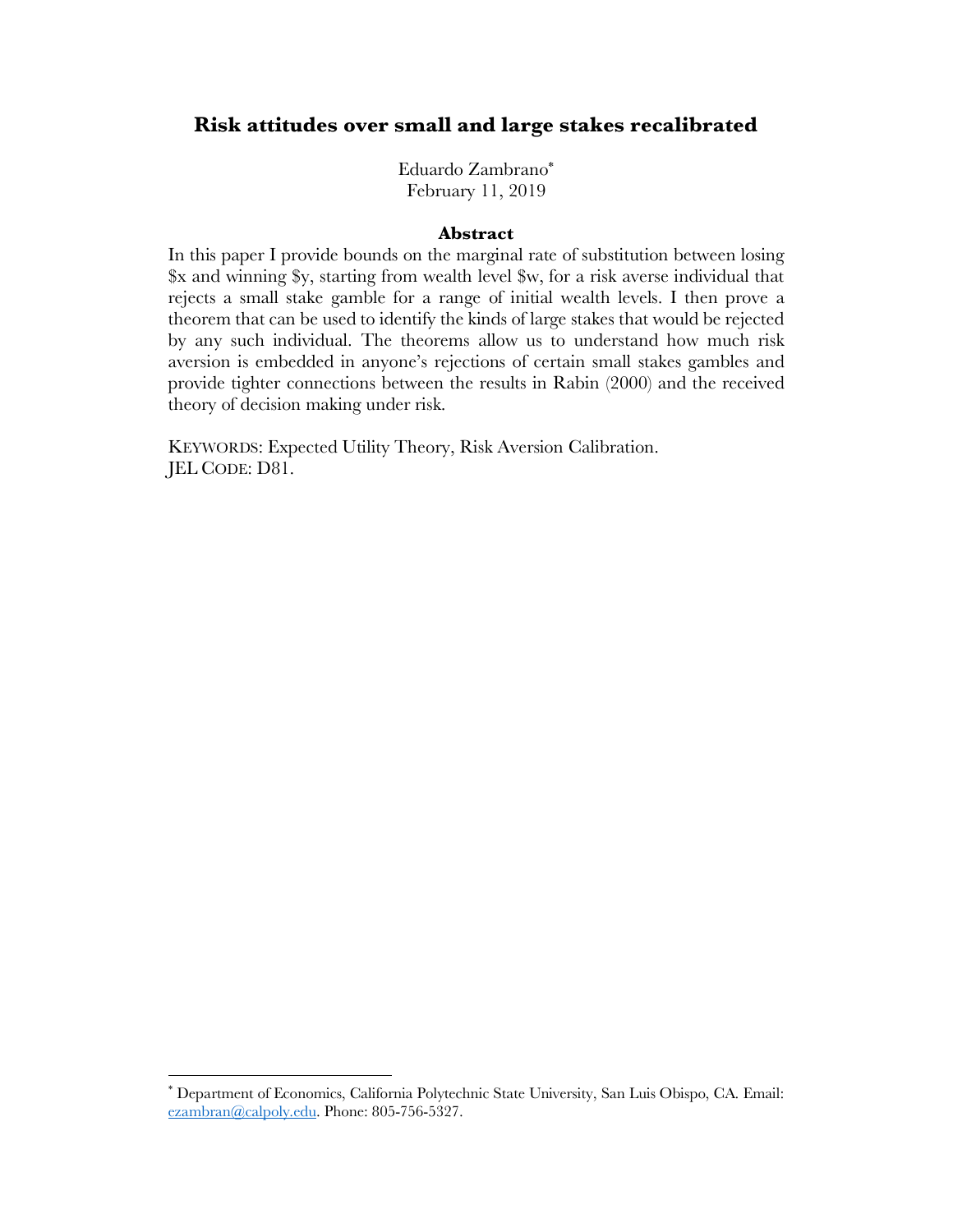### **1. Introduction**

In 2000, Matthew Rabin proved a theorem stating that if, for some range of initial wealth levels and for some  $q > l > 0$ , a risk averse decision maker rejects a 50-50 lottery of losing l and gaining  $q$ , then there is an upper bound on the rate at which (Bernoulli) utility increases above a given wealth level, and a lower bound on the rate at which utility decreases below that wealth level. Rabin was then able to produce examples such as the following: "Suppose we knew a risk-averse person turns down 50-50 lose \$100/gain \$105 bets for any lifetime wealth level less than \$350,000. Then we know that from an initial wealth level of \$340,000 the person will turn down a 50-50 bet of losing \$4,000 and gaining \$635,670." (Rabin 2000, p 1282).

While Rabin did not offer a closed form solution to the problem of how to construct these examples, <sup>1</sup> he did offer an intuition behind their validity that depends on the rate at which marginal utility of wealth must decline within the domain of wealth levels in which the original small gamble was rejected. The implication of his keen observation is that for a lottery to be accepted in which one obtains either a larger gain,  $\nu$ , or a larger loss, x, with equal probability, one would need a very large  $\nu$ even for a relatively low  $x$ .

There is, of course, nothing wrong with the mathematics behind Rabin's examples, but exactly what is going on in them from a behavioral standpoint is not clear because of the reliance of his arguments on whether certain marginal utilities are large or small. This is problematic because modern decision theorists do not treat these marginal utility magnitudes as having observable content.

In this paper I prove a theorem that establishes bounds on observable characteristics of behavior -the marginal rate of substitution between losing  $x$  and winning  $y$ , starting from wealth level  $w$ - for an individual that rejects a small stake gamble for a range of initial wealth levels. I am then able to prove a theorem that can identify the kinds of large stakes that would be rejected by any such individual. The results allow us to understand with more precision how much risk aversion is embedded in anyone's rejections of certain small stakes gambles. The methods I use to prove these results are very different to those used by Rabin and are also of independent interest.

While the results in the present paper are relevant for the proper interpretation of Rabin's result, I do not enter this debate here.2 My goal is more modest: to better understand the behavioral content behind his result, and to tie it more closely to the received theory of decision making under risk.

<sup>&</sup>lt;sup>1</sup> He does this only for the case in which the small bet is rejected for all wealth levels in a Corollary to his Theorem.

<sup>&</sup>lt;sup>2</sup> The reader interested in this matter can consult the arguments in Bleichordt et al 2017, Cox and Sadiraj 2006, Cox et al 2013, Palacios-Huerta and Serrano 2006, Rabin and Thaler 2001, Rubinstein 2006 and, of course, Rabin 2000.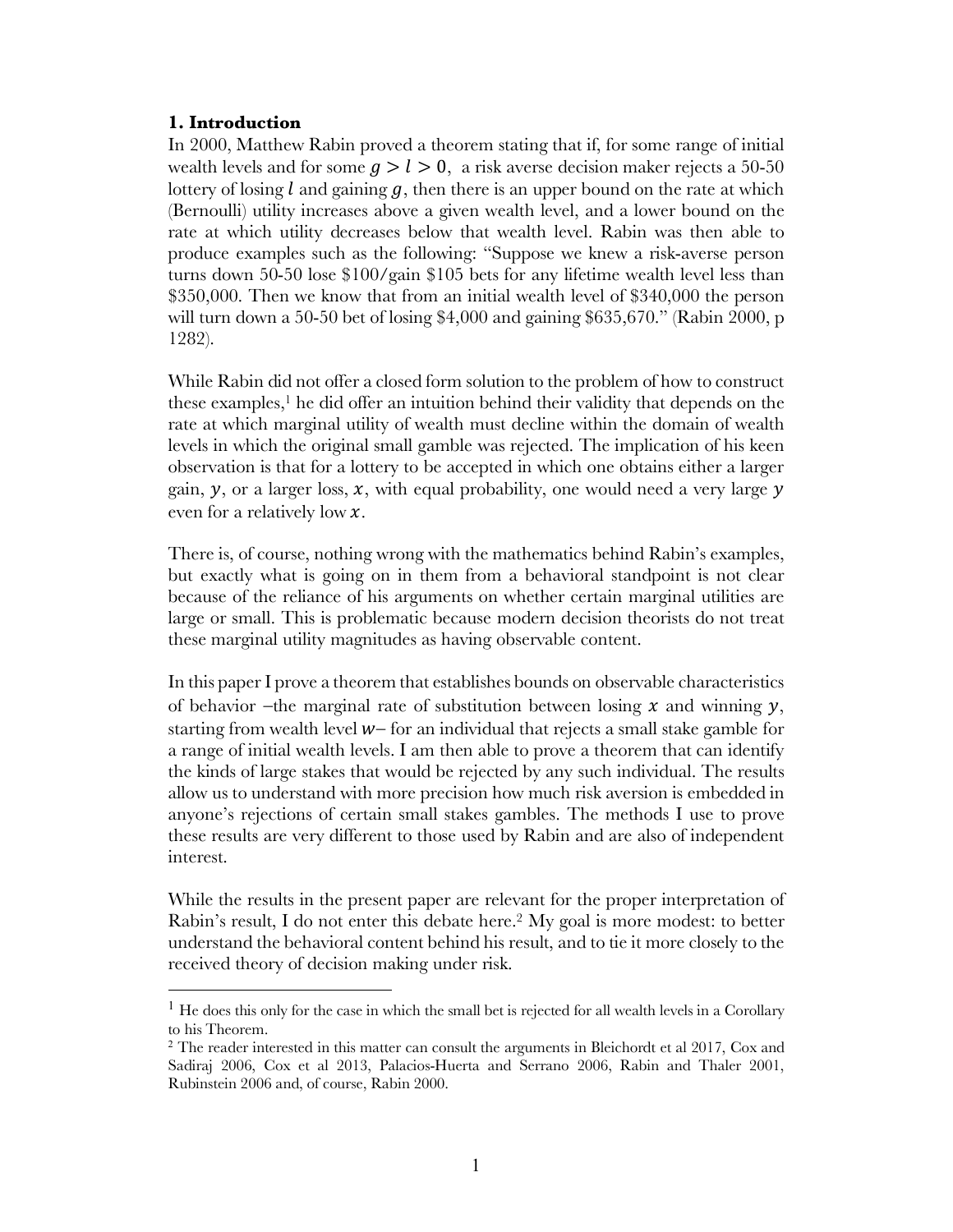# **2. Setting**

I consider an individual with wealth level  $w > 0$  and twice continuously differentiable Bernoulli utility function  $u$ , strictly increasing and concave. Consider gambles,  $\frac{1}{2}(-x) + \frac{1}{2}(y)$ , such that, starting from w, the decision maker has the opportunity to lose  $x$  or gain  $y$  with equal probability. Let  $x \leq w$ . Then the marginal rate of substitution at *w* between *x* and *y* is given by  $MRS(w - x, w +$  $(y) = \frac{u'(w-x)}{u'(w+y)}$ . The individual rejects the gamble  $\frac{1}{2}(-x) + \frac{1}{2}(y)$  at wealth level w whenever  $\frac{1}{2}u(w + y) + \frac{1}{2}u(w - x) < u(w)$ .

### **3. Results**

Let  $I = [w, \overline{w}]$  be a closed interval in the positive real line. Let  $g > l > 0$ .

**Theorem 1.** Suppose that for every  $w \in I$  the individual rejects the gamble  $\frac{1}{2}(-l) + \frac{1}{2}(g)$ . Then, for every  $w \in I$  and every  $x, y > 0$  with  $x < w$ ,

$$
MRS(w - x, w + y) > (1 + a^*min{x, w - w})(1 + a^*min{y, \overline{w} - w}),
$$

where  $a^*$  is the solution for  $a$  to the equation  $e^{al} + e^{-ag} - 2 = 0$ .

The implication is that the magnitude of the gain that would compensate the individual for a given loss, in a 50:50 gamble, grows very rapidly with the size of the loss. This is seen in Theorem 2 below.

**Theorem 2**. Suppose that for every  $w \in I$  the individual rejects the gamble  $\frac{1}{2}(-l) + \frac{1}{2}(g)$ . Then, for all  $w \in I$  and  $x \in (0, w - \underline{w}]$ , the individual rejects the gamble  $\frac{1}{2}(-x) + \frac{1}{2}y$ , where

$$
y = \begin{cases} \frac{1}{a^*} \left( e^{\frac{a^{*2}x^2}{2} + a^*x} - 1 \right) & \text{if } x < \bar{x} \\ \left[ \frac{1}{a^*} + (\bar{w} - w) \right] \left( \frac{a^{*2}}{2} x^2 + a^* x \right) & \text{if } x \ge \bar{x} \end{cases}
$$
(1)

 $a^*$  is as in Theorem 1,  $\bar{x} = min{\{\ddot{x}, w - \underline{w}\}}$  and  $\ddot{x}$  is the non-negative solution for  $x$ of the expression  $\left[\frac{1}{a^*} + (\overline{w} - w)\right] \left(\frac{a^{*2}}{2}\right)$  $\frac{\sqrt{2}}{2}x^2 + a^*x = \overline{w} - w.$ 

When the individual rejects the small gamble  $\frac{1}{2}(-l) + \frac{1}{2}(g)$  at all wealth levels the theorem simplifies further, as shown in the Corollary below.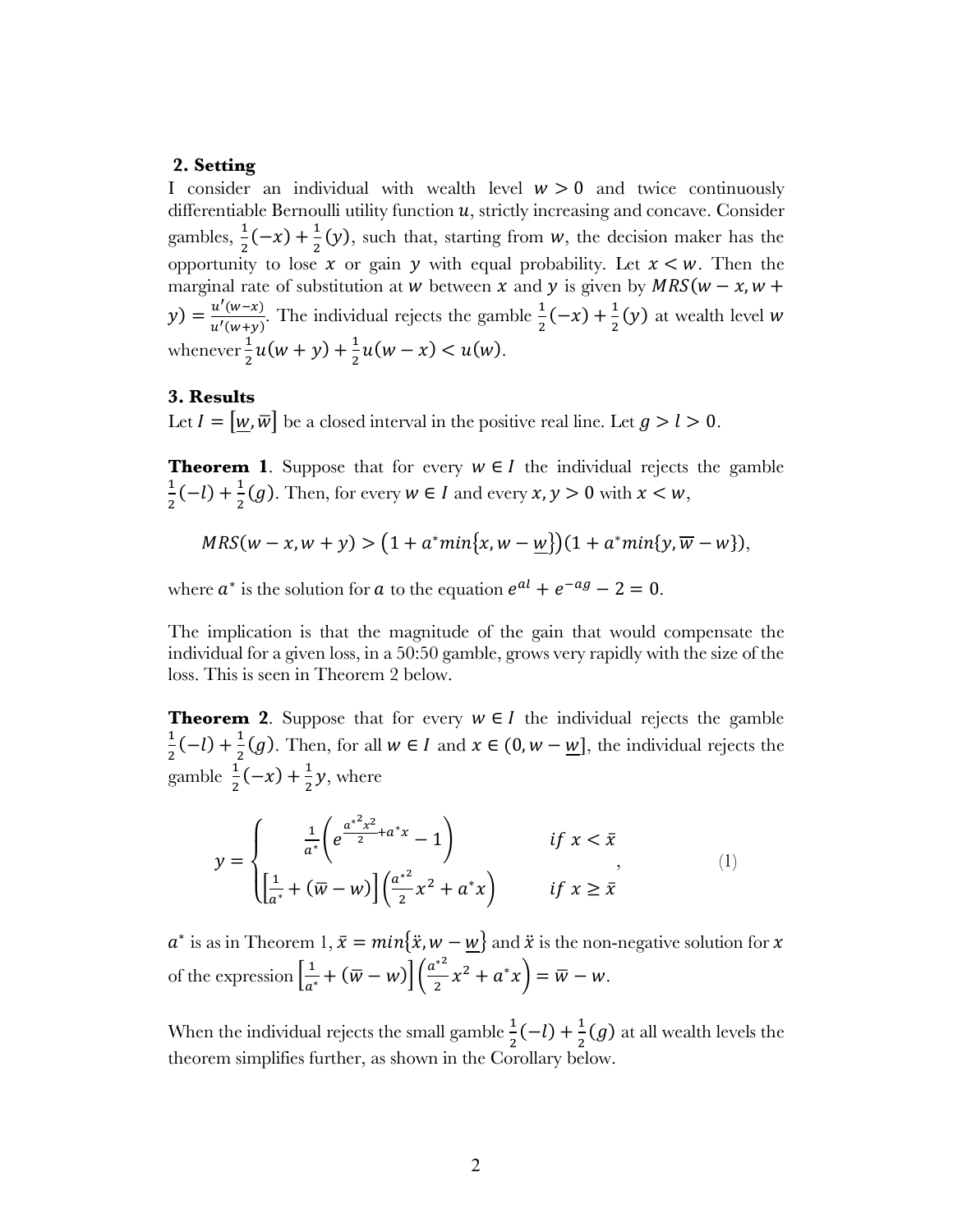**Corollary.** Suppose that for every  $w > 0$  the individual rejects the gamble  $\frac{1}{2}(-x) + \frac{1}{2}(y)$ . Then, for all  $w > 0$  and  $x \in (0, w]$  the individual rejects the gamble  $\frac{1}{2}(-x) + \frac{1}{2}(y)$ , where

$$
y = \frac{1}{a^*} \left( e^{\frac{a^{*2}x^2}{2} + a^*x} - 1 \right)
$$
 (2)

and  $a^*$  is as in Theorem 1.

# **4. Remarks**

# **a. Illustrating the content of Theorems 1 and 2**

Consider the case of Tito, who rejects the gamble  $\frac{1}{2}(-\$100) + \frac{1}{2}(\$120)$  for all wealth levels up to \$500,000. Then, for  $w = $300,000$  and  $0 < x \le $300,000$ , Tito rejects the gamble  $\frac{1}{2}(-x) + \frac{1}{2}y$ , where

$$
y = \begin{cases} 602 \left( e^{\left(\frac{x^2}{2 \cdot 602^2} + \frac{x}{602}\right)} - 1 \right) & \text{if } x < 439 \\ (0.28 x^2 + 333 x) & \text{if } x \ge 439 \end{cases}
$$

This implies that Tito will reject the gamble  $\frac{1}{2}(-\$10$  thousand) +  $\frac{1}{2}$ (\$31 *million*) at wealth level \$300,000. This is because the marginal rate of substitution between losing  $x$  and gaining  $y$  with equal probability from  $w =$ \$300,000 grows extremely rapidly from its initial value of 1 (when  $x = y = 0$ ). Table 1 illustrates these facts.

| When $x$ is | Tito rejects the gamble<br>$\frac{1}{2}(-x) + \frac{1}{2}(y)$ ,<br>where $y$ is | and $MRS(w - x, w + y)$<br>would have to be at least |
|-------------|---------------------------------------------------------------------------------|------------------------------------------------------|
| \$200       | \$285                                                                           | 1.96                                                 |
| \$1,000     | \$610,463                                                                       | 888                                                  |
| \$10,000    | \$31,040,051                                                                    | 5875                                                 |

Table 1. Tito rejects a 50-50 lose \$100/gain \$120 for all wealth levels up to \$500,000. The table reports, for  $w = $300,000$ , some gambles Tito will reject, and corresponding lower bounds on the marginal rates of substitution between  $x$  and  $y$  when holding the gamble  $\frac{1}{2}(-x) + \frac{1}{2}(y)$  at wealth level  $w = $300,000$ .

# **b. Illustrating the content of the Corollary**

Consider now the case of Carly, who rejects the gamble  $\frac{1}{2}(-\$100) + \frac{1}{2}(\$120)$  for all wealth levels. Then at all wealth levels Carly rejects the gamble  $\frac{1}{2}(-x) + \frac{1}{2}y$ ,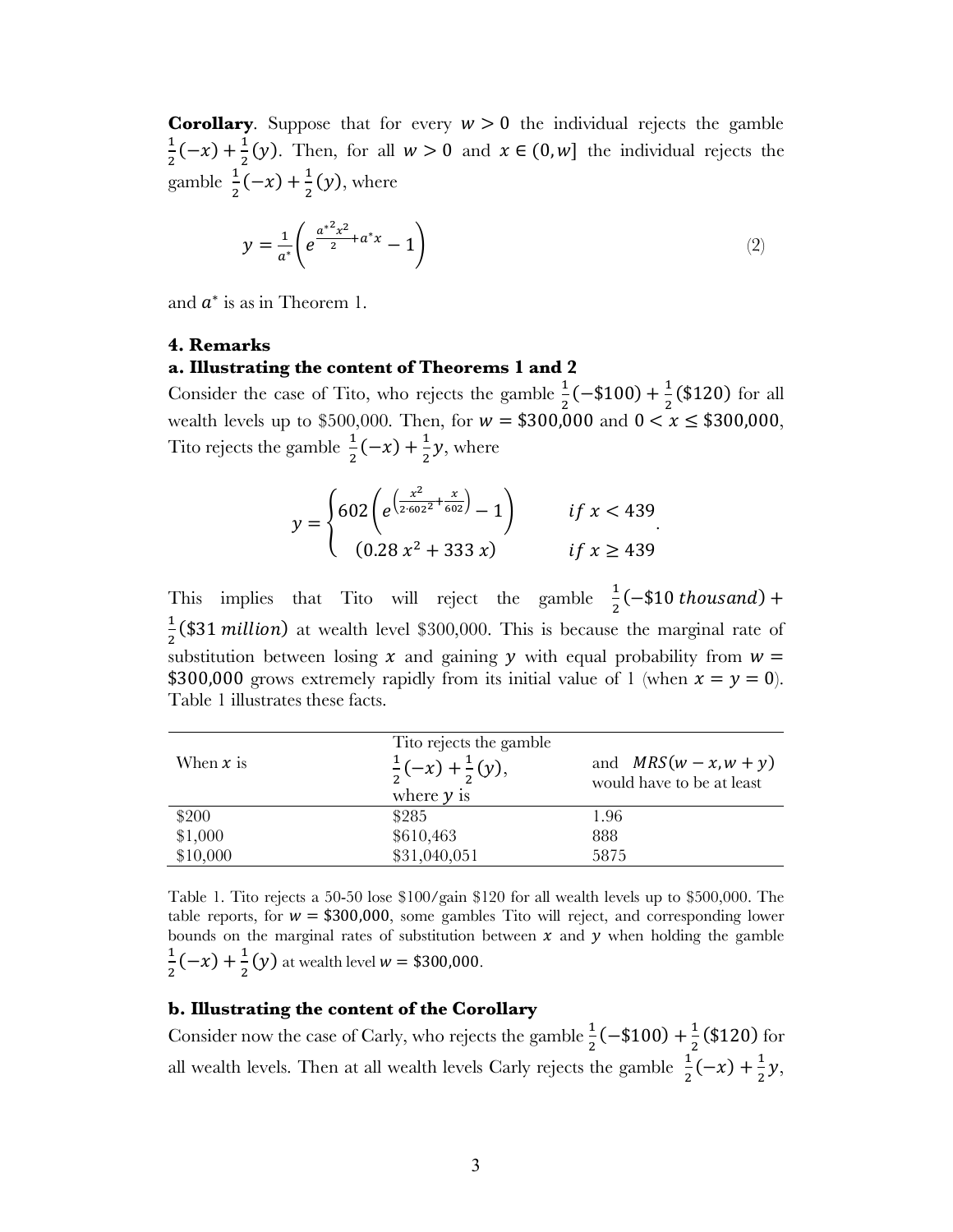where  $y = 602$  | e  $\left(\frac{x}{602}+\frac{x^2}{2.602^2}\right)$  – 1. This implies that Carly will reject the gamble  $\frac{1}{2}$ (−\$3 *thousand*) +  $\frac{1}{2}$ (\$22 *billion*) at all wealth levels. This is because, as before, the marginal rate of substitution between losing  $x$  and gaining  $y$  with equal probability at any wealth level grows extremely rapidly from its initial value of 1 (when  $x = y = 0$ ).

Figure 1 illustrates this fact. The horizontal axis measures the magnitude  $w - x$  and the vertical axis measures the magnitude  $w + y$ , where  $w = $300,000$ .<sup>3</sup> The orange line represents the indifference curve that passes through  $(w, w)$  for the individual with CARA preferences that is indifferent between taking and not taking the gamble  $\frac{1}{2}(-\$100) + \frac{1}{2}(\$120)$ . That individual has coefficient of absolute risk aversion equal to  $a^* = \frac{1}{602}$ . While we don't know that Carly is that risk averse *in general*, we know that she has to be at least as risk averse as the individual whose indifference curve is represented by the green line, which is a depiction of expression (2) from the Corollary. Both the green and the orange indifference curves shown in the figure have first derivative equal to -1 and second derivative equal to  $2 \cdot a^*$  when  $x = 0$ . Further, the green indifference curve quickly becomes very steep as x increases in size. To wit: the magnitude of the slope of the green indifference curve at point A, where  $x = $600$ , is 8.9, at point B, where  $x = $1200$ , is 161, whereas at point C, where  $x = $1800$  (not depicted in Figure 1), is 6980.

[Insert Figure 1 about here]

#### **c. Stronger theorems**

The theorems in this paper are all weaker than they could be. They have, however, the advantage that they are relatively straightforward to prove, the equations for computing the bounds presented in the theorems all have closed form solutions, and they directly point to how much risk aversion is being implicitly assumed when one postulates that a decision maker rejects a small gamble for a range of wealth levels, or for all wealth levels.

#### **Appendix: Proofs**

The following Lemma will be very useful in what follows:

**Lemma**. Suppose that for every  $w \in I$  the individual rejects the gamble  $\frac{1}{2}(-l)$  +  $\frac{1}{2}(g)$ . Then there is  $a^* > 0$  such that, for every  $w_1, w_2 \in I$  with  $w_1 < w_2$ ,

$$
u'(w_1) > u'(w_2)(1 + a^*(w_2 - w_1)),
$$

where  $a^*$  is the solution for  $a$  to the equation  $e^{al} + e^{-ag} - 2 = 0$ .

<sup>&</sup>lt;sup>3</sup> For the purposes of drawing this graph I allow  $x$  and  $y$  to be negative.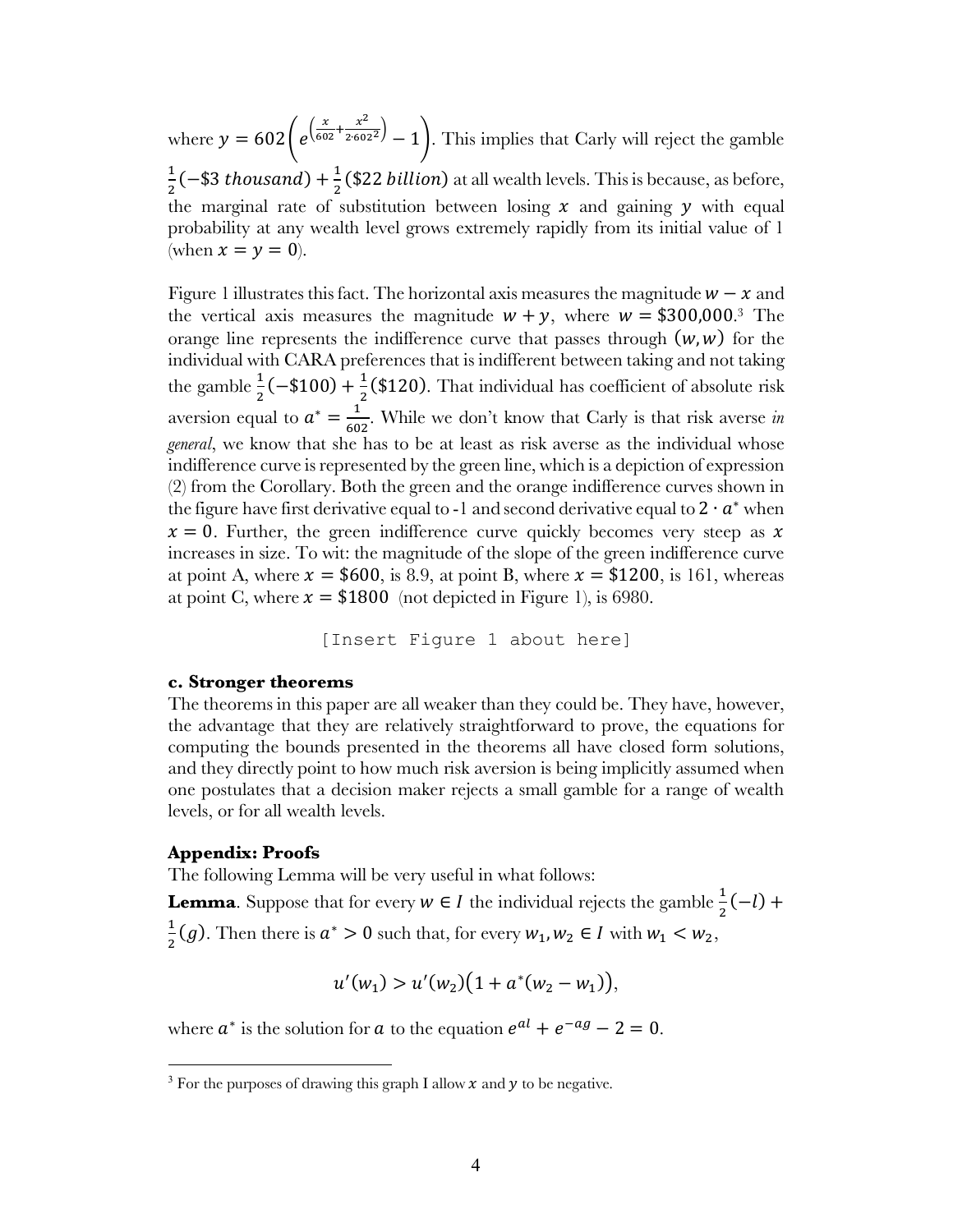**Proof:** By the mean value theorem, we have that  $u'(w_1) = u'(w_2) +$  $(w_1 - w_2)u''(\theta)$  for  $\theta \in (w_1, w_2)$ . It then follows that

$$
u'(w_1) = u'(w_2) \left[ 1 + (w_1 - w_2) \frac{u''(\theta)}{u'(w_2)} \right] =
$$
  

$$
u'(w_2) \left[ 1 + (w_2 - w_1) \left( -\frac{u''(\theta)}{u'(w_2)} \right) \right] \ge u'(w_2) \left[ 1 + (w_2 - w_1) \left( -\frac{u''(\theta)}{u'(\theta)} \right) \right],
$$

where the last inequality follows from the fact that  $u'(\theta) \ge u'(w_2)$  and the concavity of  $u$ . Then, by the Proposition in Palacios-Huerta and Serrano (2006) there is  $a^* > 0$  such that the Arrow-Pratt coefficient of absolute risk aversion of this individual is greater than  $a^*$  for  $w = \theta$ , and where  $a^*$  is the solution for a to the equation  $e^{al} + e^{-ag} - 2 = 0.4$  Consequently,

$$
u'(w_1) \ge u'(w_2) \left[ 1 + (w_2 - w_1) \left( -\frac{u''(\theta)}{u'(\theta)} \right) \right] > u'(w_2) [1 + a^*(w_2 - w_1)],
$$

which is what we wanted to show.∎

 $\overline{a}$ 

**Proof of Theorem 1:** Suppose that for every  $w \in I$  the individual rejects the gamble  $\frac{1}{2}(-l) + \frac{1}{2}(g)$ . Fix  $w \in I$  and  $x, y > 0$ . Let  $a^*$  be as in the Lemma. We have to consider four cases.

Case 1:  $w \leq w - x < w < w + y \leq \overline{w}$ . The Lemma implies that  $u'(w - x)$  $u'(w)(1 + a^*x)$  and that  $u'(w) > u'(w + y)(1 + a^*y)$ . It follows that  $u'(w - y)$  $f(x) > u'(w+y)(1+a^*y)(1+a^*x)$ , that is,  $\frac{u'(w-x)}{u'(w+y)} > (1+a^*x)(1+a^*y)$ .

<u>Case 2</u>:  $w - x < w \leq w < w + y \leq \overline{w}$ . The Lemma implies that  $u'(w)$  $u'(w)(1 + a^*(w - w))$  and that  $u'(w) > u'(w + y)(1 + a^*y)$ . It follows that  $u'(w-x) > u'\left(\underline{w}\right) > u'(w+y)\left(1 + a^*y\right)\left(1 + a^*\left(w - \underline{w}\right)\right)$ , that is,  $\frac{u'(w-x)}{u'(w+y)} >$  $(1 + a^*(w - w))(1 + a^*y).$ 

Case 3:  $w \leq w - x < w \leq \overline{w} < w + y$ . Again, the Lemma implies that  $u'(w-x) > u'(w)(1 + a^*x)$  and that  $u'(w) > u'(\overline{w})(1 + a^*(\overline{w} - w))$ . It follows that  $u'(w - x) > u'(\overline{w})(1 + a^*x)(1 + a^*(\overline{w} - w)) > u'(w + y)(1 +$  $a^*x(1 + a^*(\overline{w} - w))$ , that is,  $\frac{u'(w-x)}{u'(w+y)} > (1 + a^*x)(1 + a^*(\overline{w} - w)).$ 

<sup>&</sup>lt;sup>4</sup> The reader should note that the Proposition in Palacios-Huerta and Serrano (2006) requires  $u$  to satisfy non-increasing absolute risk aversion. The proposition, however, holds without that assumption, as they show in page 254 of their paper.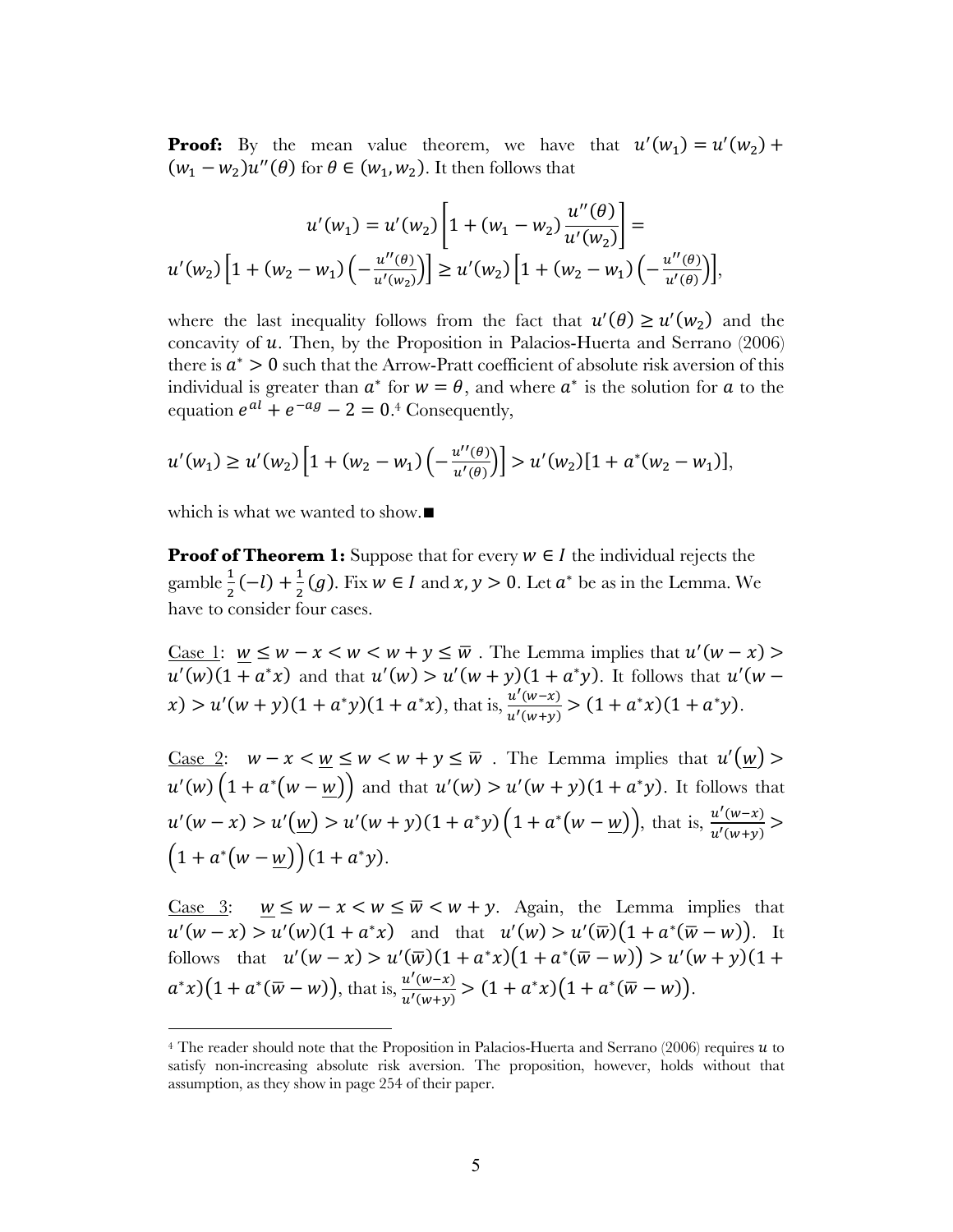<u>Case 4</u>:  $w - x < \underline{w} \le w \le \overline{w} < w + y$ . From the Lemma we obtain that  $u'(\underline{w}) > u'(\underline{w}) \left(1 + a^*(\underline{w} - \underline{w})\right)$  and that  $u'(\underline{w}) > u'(\overline{w}) \left(1 + a^*(\overline{w} - \underline{w})\right)$ . It follows that  $u'(w-x) > u'(w) > u'(\overline{w}) \left(1 + a^*(w - w)\right) \left(1 + a^*(\overline{w} - w)\right) >$  $u'(w+y)\left(1+a^*(w-\underline{w})\right)(1+a^*(\overline{w}-w)),$  that is,  $\frac{u'(w-x)}{u'(w+y)} > (1+a^*(w-\underline{w}))$  $\underline{w}) (1 + a^*(\overline{w} - w)).$ 

All these cases can be summarized in the expression

$$
\frac{u'(w-x)}{u'(w+y)} > (1 + a^*min\{x, w - \underline{w}\})(1 + a^*min\{y, \overline{w} - w\}),
$$

which is what we wanted to show. ∎

**Proof of Theorem 2:** Let  $w \in I$ . Let  $y_w(x)$  be such that  $\frac{1}{2}u(w + y_w(x))$  +  $\mathbf{1}$  $\frac{1}{2}u(w-x) = u(w)$  for all  $x$ . Fix  $x \in (0, w - \underline{w}]$ . Then, by Theorem 1,

$$
\frac{dy_w(x)}{dx} > (1 + a^*x)(1 + a^*min\{y_w(x), \overline{w} - w\})
$$

Therefore, as long as  $y_w(x) \le \overline{w} - w$  and  $x \in (0, w - \underline{w}]$ , we have that  $\frac{dy_w(x)}{dx}$  $(1 + a^*x)(1 + a^*y_w(x))$ , which is a differential inequality with solution

$$
y_w(x) > \frac{1}{a^*} \left( e^{\frac{a^{*2}x^2}{2} + a^*x} - 1 \right) \text{ for } x \text{ such that } 0 < x \le \min\{\ddot{x}, w - \underline{w}\},
$$

and where  $\ddot{x}$  is the non-negative solution for  $x$  of the expression  $f(x)$  ≔  $rac{1}{a^*}$  $e$  $\frac{a^{*2}x^2}{2} + a^*x - 1$  =  $\overline{w} - w$ .

On the other hand, as long as  $y_w(x) \geq \overline{w} - w$  and  $x \in (0, w - w]$ , we have that  $dy_w(x)$  $\frac{\partial w(x)}{\partial x}$  >  $(1 + a^*x)(1 + a^*(\overline{w} - w))$ , which is a differential inequality with solution  $y_w(x) > \left[\frac{1}{a^*} + (\overline{w} - w)\right] \left(\frac{a^{*2}}{2}\right)$  $\frac{x^2}{2}x^2 + a^*x$ , for x such that  $\ddot{x} \le x \le w - \underline{w}$ , and where  $\ddot{x}$  is the non-negative solution for  $x$  of the expression  $g(x)$  ≔  $\left[\frac{1}{a^*} + (\overline{w} - w)\right] \left(\frac{a^{*2}}{2}\right)$  $\left(\frac{x}{2}x^2 + a^*x\right) = \overline{w} - w$ . Notice that we are not interested in the case in which  $\ddot{x} > w - \underline{w}$ , as that would require for us to consider values for x greater than  $w - w$ , which contravenes one of the hypotheses of the theorem.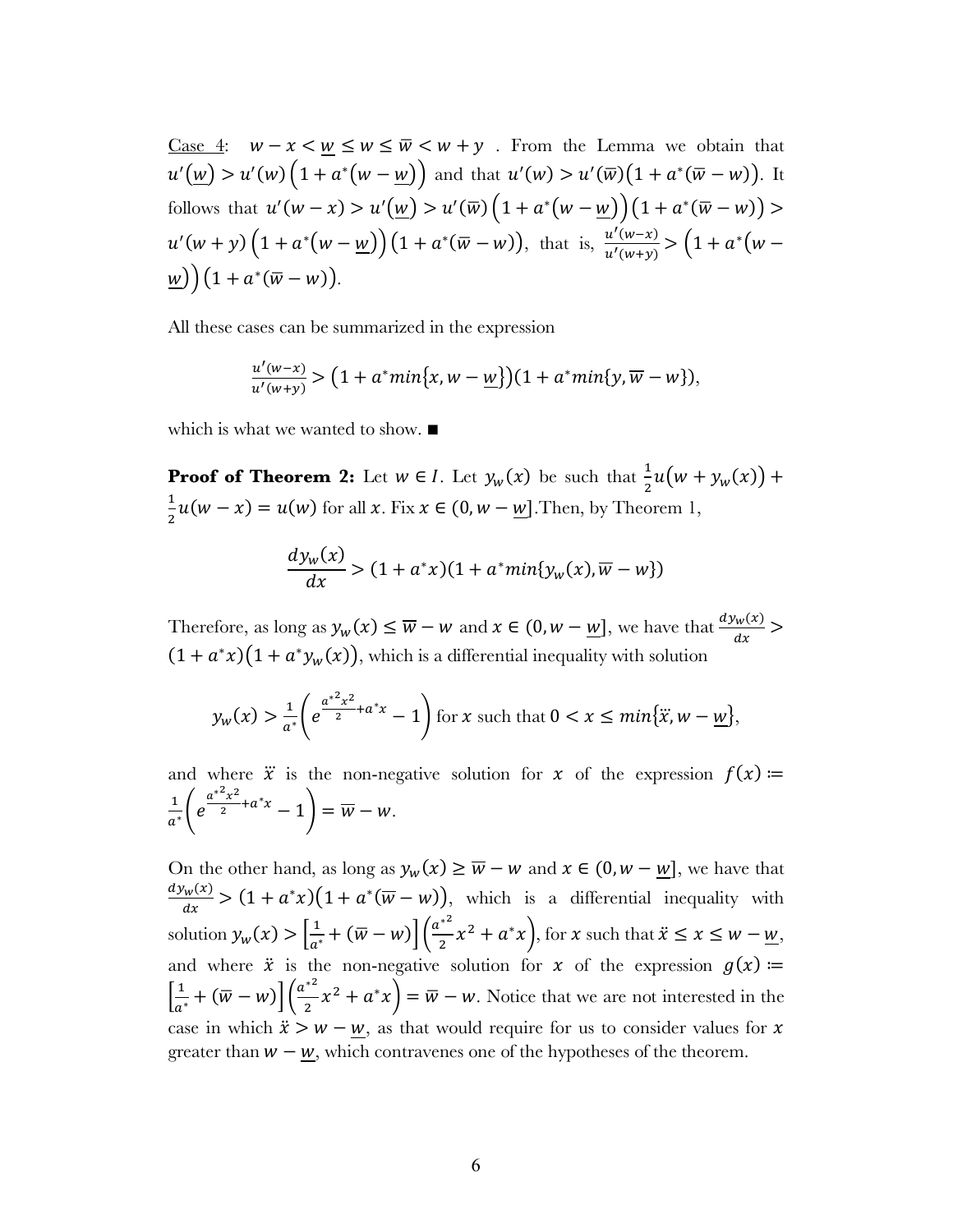So far we have shown that  $y_w(x) > \frac{1}{a^*} \left( e^{-x} \right)$  $\frac{a^{*2}x^2}{2} + a^*x - 1$  for x such that  $0 < x \le$  $min{\{\ddot{x}, w - \underline{w}\}}$ , and  $y_w(x) > \left[\frac{1}{a^*} + (\overline{w} - w)\right] \left(\frac{a^{*2}}{2}\right)$  $\frac{x^2}{2}x^2 + a^*x$ , for x such that  $\ddot{x} \le$  $x \leq w - \underline{w}$ . The last step in the proof is to show that  $\ddot{x} \leq \dddot{x}$ . To see that this is so notice that isolating  $\frac{a^{*2}x^2}{2}$  $\frac{x^2 x^2}{2} + a^* x$  in the expression  $f(x) = y$  leads to  $\frac{a^{*2} x^2}{2}$  $\frac{x^2}{2} + a^*x =$  $ln(1 + a^*y)$  whereas isolating  $\frac{a^{*2}x^2}{2} + a^*x$  in the expression  $g(x) = y$  leads to  $a^{*2}x^2$  $\frac{a^2x^2}{2} + a^*x = \frac{a^*y}{1 + a^*(\overline{w} - w)}$ . From these conclusions it follows that  $\frac{a^{*2}\overline{x}^2}{2}$  $\frac{x^2}{2} + a^* \ddot{x} =$  $ln(1 + a^*(\overline{w} - w))$  and  $\frac{a^{*2}\ddot{x}^2}{2}$  $ln(1 + a^*(\overline{w} - w))$  and  $\frac{a^{*2}\overline{x}^2}{2} + a^*\overline{x} = \frac{a^*(\overline{w} - w)}{1 + a^*(\overline{w} - w)}$ . The fact that  $ln(1 + z) \ge \frac{z}{1 + z}$  for all  $z \ge 0$  implies that  $ln(1 + a^*(\overline{w} - w)) \ge \frac{a^*(\overline{w} - w)}{1 + a^*(\overline{w} - w)}$ . The implication is that  $a^{*2} \ddot{x}^2$  $\frac{a^2 \ddot{x}^2}{2} + a^* \ddot{x} \ge \frac{a^{*2} \ddot{x}^2}{2}$  $\frac{x^2}{2} + a^* \ddot{x}$  and, since both  $\ddot{x}$  and  $\dddot{x}$  are non-negative, we obtain that  $\ddot{x} \geq \ddot{x}$ .  $\blacksquare$ 

**Proof of the Corollary:** To see that the Corollary is true it suffices to notice that, as  $\overline{w}$  goes to infinity, so does  $\ddot{x}$ , and this means that  $\bar{x} = w - w$  in Theorem 1. Therefore, only the first condition from expression (1) applies. ■

### **References**

Bleichrodt, H., J. Doctor, Y. Gao, C. Li, D. Meeker and P. Wakker. "Resolving Rabin's Paradox." *Manuscript,* (2017).

Cox, J. and V. Sadiraj. "Small- and large-stakes risk aversion: Implications of concavity calibration for decision theory." *Games and Economic Behavior 56* (2006): 45– 60.

Cox, J., V. Sadiraj, B. Vogt and U. Dasgupta. "Is there a plausible theory for decision under risk? A dual calibration critique." *Economic Theory 54* (2013): 305- 333.

Palacios-Huerta, I. and R. Serrano. "Rejecting small gambles under expected utility." *Economics Letters 91* (2006): 250-259.

Rabin, M. "Risk aversion and expected utility: A calibration theorem." *Econometrica 68* (2000): 1281-1292.

Rabin, M. and R. Thaler. "Anomalies. Risk aversion." *Journal of Economic Perspectives 15* (2001): 219-232.

Rubinstein A. "Dilemmas of an economic theorist." *Econometrica 74* (2006): 865– 883.